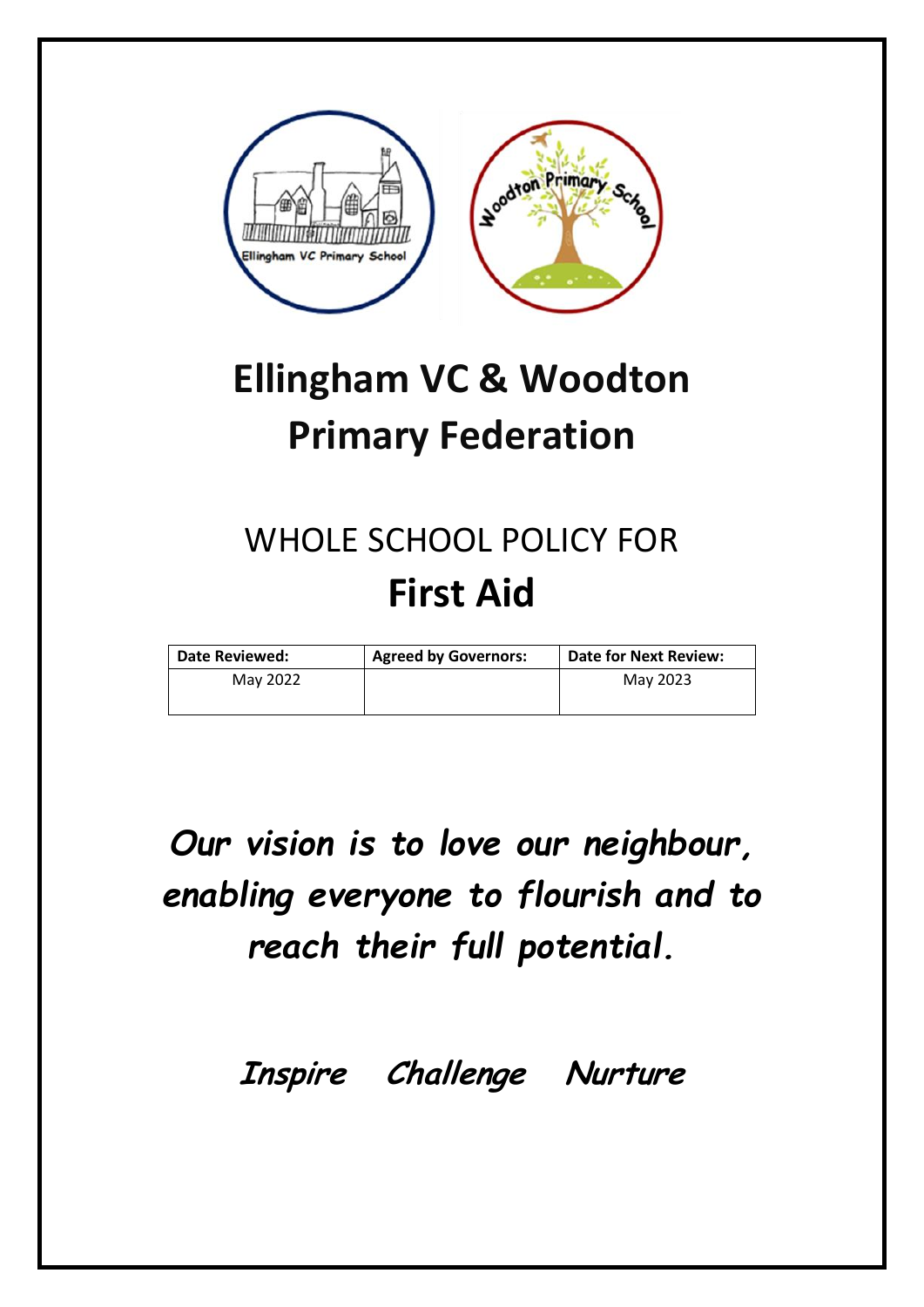### **1. Aims**

The aims of our first aid policy are to:

- Ensure the health and safety of all staff, pupils and visitors
- Ensure that staff and governors are aware of their responsibilities with regards to health and safety
- Provide a framework for responding to an incident and recording and reporting the outcomes

# **2. Legislation and Guidance**

This policy is based on the Statutory Framework for the Early Years Foundation [Stage,](https://www.gov.uk/government/uploads/system/uploads/attachment_data/file/596629/EYFS_STATUTORY_FRAMEWORK_2017.pdf) advice from the Department for Education on [first aid in schools](https://www.gov.uk/government/publications/first-aid-in-schools) and [health and safety in schools,](https://www.gov.uk/government/publications/health-and-safety-advice-for-schools) and the following legislation:

- [The Health and Safety \(First Aid\) Regulations 1981,](http://www.legislation.gov.uk/uksi/1981/917/regulation/3/made) which state that employers must provide adequate and appropriate equipment and facilities to enable first aid to be administered to employees, and qualified first aid personnel
- [The Management of Health and Safety at Work Regulations 1992,](http://www.legislation.gov.uk/uksi/1992/2051/regulation/3/made) which require employers to make an assessment of the risks to the health and safety of their employees
- [The Management of Health and Safety at Work Regulations 1999,](http://www.legislation.gov.uk/uksi/1999/3242/contents/made) which require employers to carry out risk assessments, make arrangements to implement necessary measures, and arrange for appropriate information and training
- The Reporting of Injuries, Diseases and Dangerous Occurrences Regulations [\(RIDDOR\) 2013,](http://www.legislation.gov.uk/uksi/2013/1471/schedule/1/paragraph/1/made) which state that some accidents must be reported to the Health and Safety Executive (HSE), and set out the timeframe for this and how long records of such accidents must be kept
- [Social Security \(Claims and Payments\) Regulations 1979,](http://www.legislation.gov.uk/uksi/1979/628) which set out rules on the retention of accident records
- [The School Premises \(England\) Regulations 2012,](http://www.legislation.gov.uk/uksi/2012/1943/regulation/5/made) which require that suitable space is provided to cater for the medical and therapy needs of pupils

# **3. Roles and Responsibilities**

As a school with Early Years Foundation Stage provision, we ensure that at least one person who has a current paediatric first aid certificate and is always on the premises.

### **Appointed person(s) and first aiders**

The school's appointed first aiders are responsible for:

- Taking charge when someone is injured or becomes ill
- Ensuring there is an adequate supply of medical materials in first aid kits, and replenishing the contents of these kits
- Ensuring that an ambulance or other professional medical help is summoned when appropriate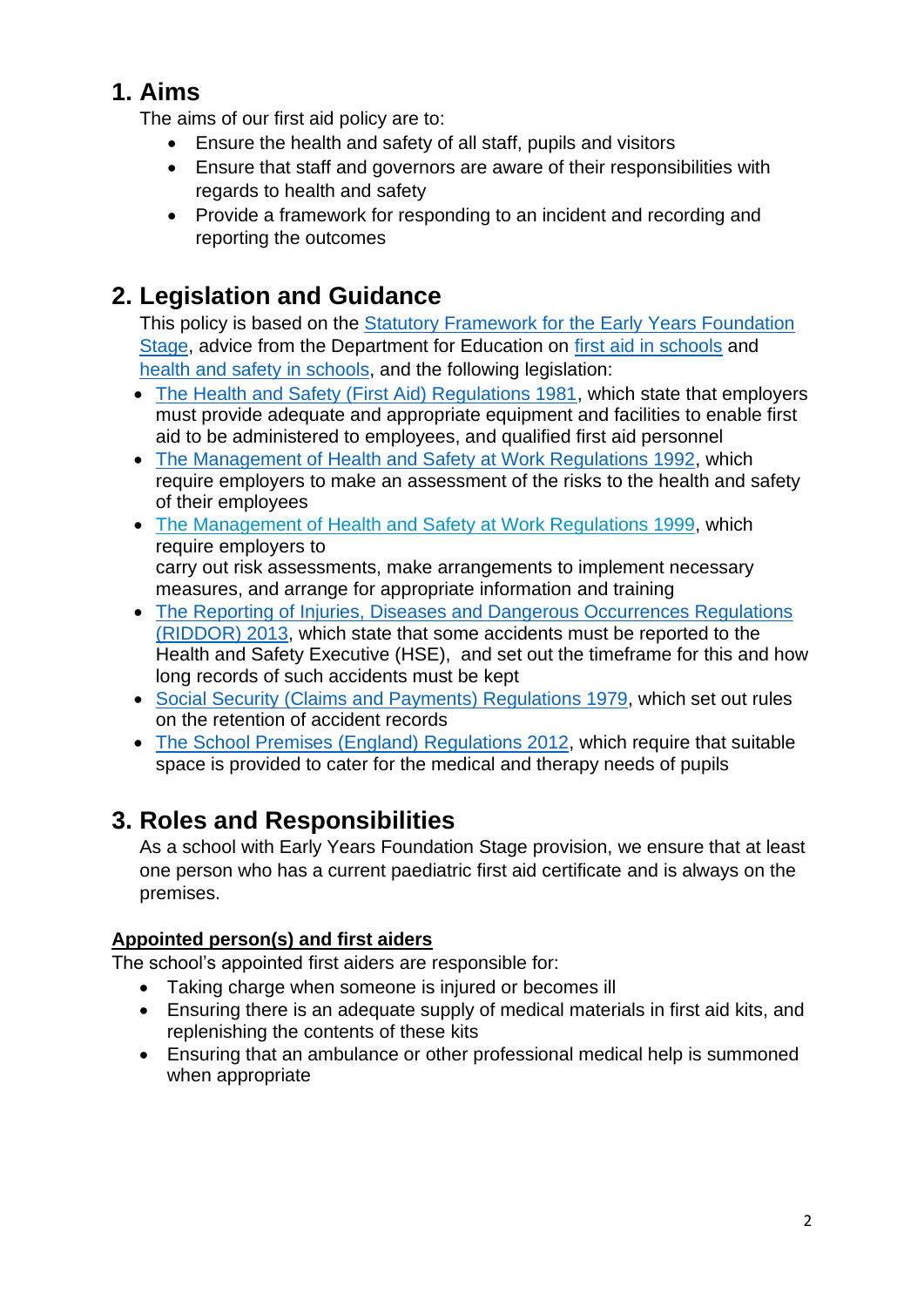First aiders are trained and qualified to carry out the role (see section 7) and are responsible for:

- Acting as first responders to any incidents; they will assess the situation where there is an injured or ill person, and provide immediate and appropriate treatment
- Sending pupils home to recover, where necessary
- Filling in an accident report on the same day, or as soon as is reasonably practicable, after an incident (see the template in appendix 1)

### **The local authority and governing board**

Norfolk Local Education Authority has ultimate responsibility for health and safety matters in the school, but delegates responsibility for the strategic management of such matters to the school's governing board.

The governing board delegates operational matters and day-to-day tasks to the headteacher and staff members.

#### **The Headteacher**

The headteacher is responsible for the implementation of this policy, including:

- Ensuring that an appropriate number of staff are first aid trained and are present in the school at all times
- Ensuring that first aiders have an appropriate qualification, keep training up to date and remain competent to perform their role
- Ensuring all staff are aware of first aid procedures
- Ensuring appropriate risk assessments are completed and appropriate measures are put in place
- Ensuring that adequate space is available for catering to the medical needs of pupils
- Reporting specified incidents to OSHENs when necessary (see section 6)

### **Staff**

School staff are responsible for:

- Ensuring they follow first aid procedures
- Ensuring they know who the first aiders in school are
- Completing accident reports (see appendix 1) for all incidents they attend to where a first aider is not called
- Informing the headteacher or their manager of any specific health conditions or first aid needs

# **4. First Aid Procedures**

### **In-school procedures**

In the event of an accident resulting in injury:

- The closest member of staff present will assess the seriousness of the injury and seek the assistance of a qualified first aider, if appropriate, who will provide the required first aid treatment
- The first aider, if called, will assess the injury and decide if further assistance is needed from a colleague or the emergency services. They will remain on scene until help arrives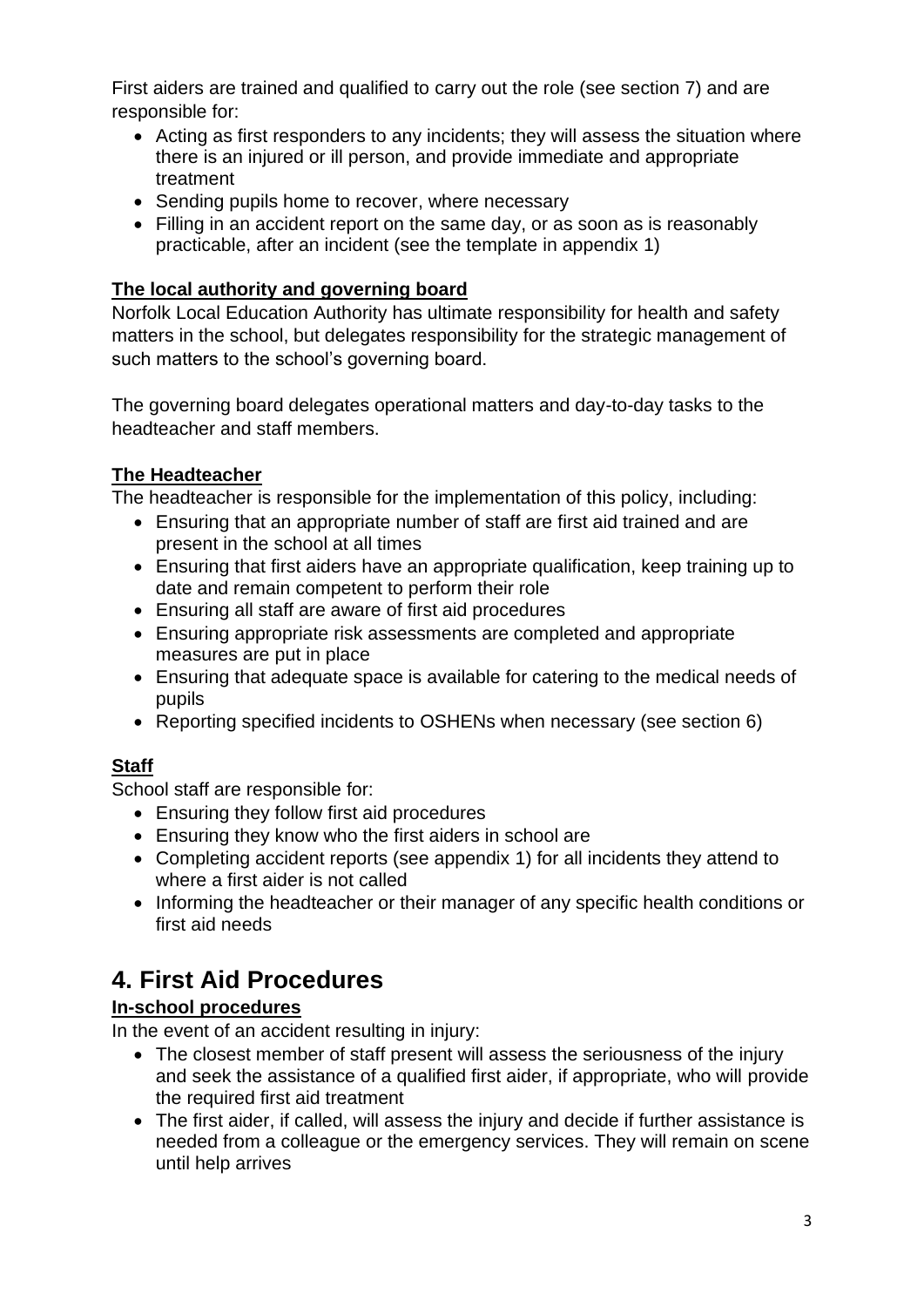- The first aider will also decide whether the injured person should be moved or placed in a recovery position
- If the first aider judges that a pupil is too unwell to remain in school, parents will be contacted and asked to collect their child.
- If emergency services are called, the parents will be contacted immediately.
- The first aider will complete an accident report form on the same day or as soon as is reasonably practical after an incident resulting in an injury

### **Off-site procedures**

When taking pupils off the school premises, staff will ensure they always have the following:

- A mobile phone
- A portable first aid kit
- Information about the specific medical needs of pupils
- The office or named person will be a point of call for contacting parents

Risk assessments will be completed by the member of staff who organises the event prior to any educational visit that necessitates taking pupils off school premises. These risk assessments will be uploaded to Evolve.

There will always be at least one first aider with a current paediatric first aid certificate on school trips and visits, as required by the statutory framework for the Early Years Foundation Stage.

# **5. First Aid Equipment**

A typical first aid kit in our school will include the following:

- A leaflet with general first aid advice
- Regular and large bandages
- Eye pad bandages
- Triangular bandages
- Adhesive tape
- Safety pins
- Disposable gloves
- Antiseptic wipes
- Plasters of assorted sizes
- Scissors
- Cold compresses
- Burns dressings

No medication is kept in first aid kits.

The main first aid kit is stored:

- Ellingham In the disabled toilet.
- Woodton Outside Willows classroom

Additional first aid kits are stored in:

- The school hall
- The school kitchens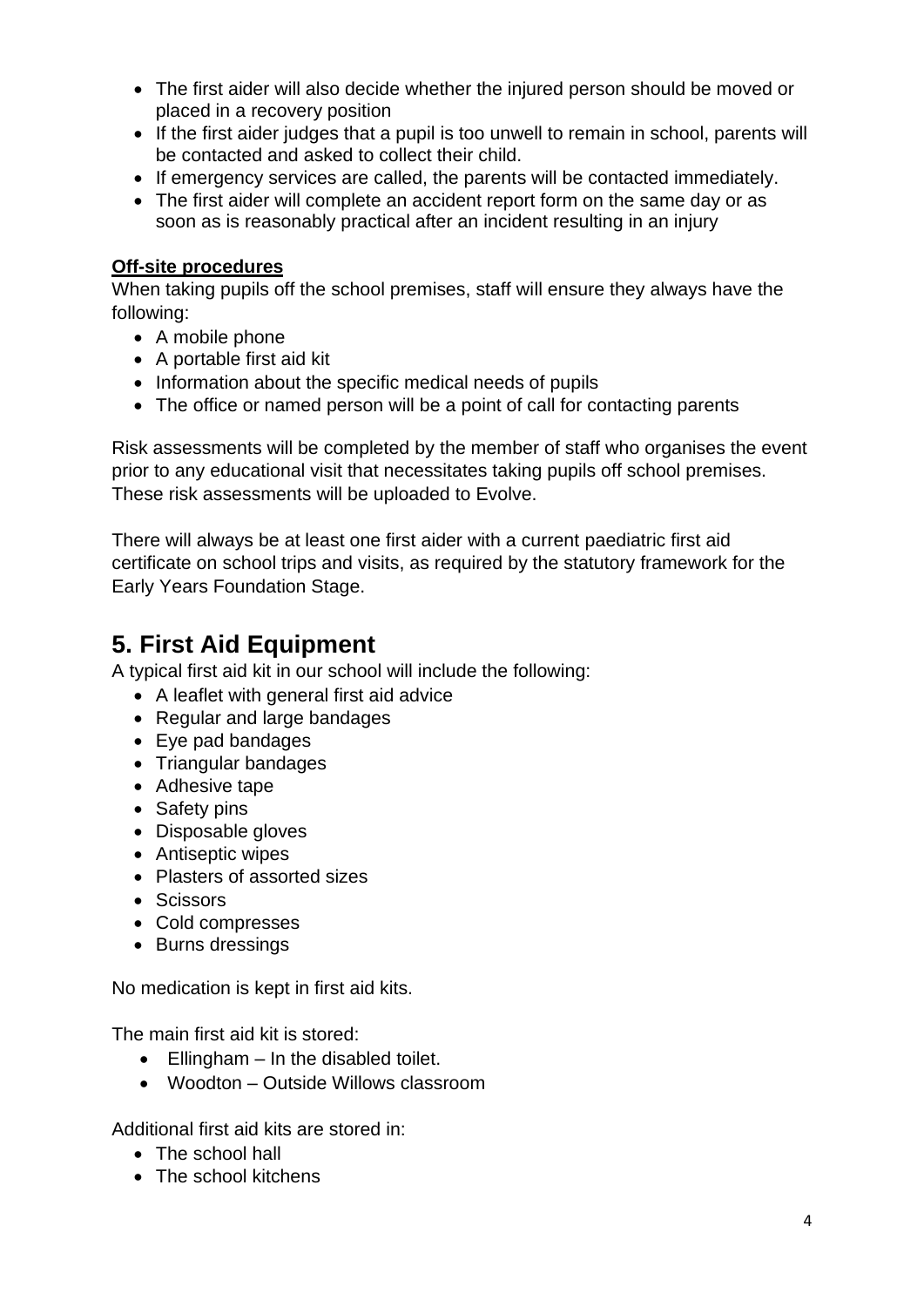# **6. Record-keeping and Reporting**

#### **First aid and accident record book**

- An accident form will be completed by the first aider on the same day or as soon as possible after an incident resulting in an injury
- As much detail as possible should be supplied when reporting an accident, including all of the information included in the accident form at appendix 1
- Records will be held in accordance with GDPR regulations which stat that accident reporting should be kept for the date of birth of the child plus 25 years. For an adult accident, the date of incident plus 6 years.

#### **Reporting to OSHENs**

The Headteacher or Deputy Headteacher will keep a record of any accident which results in a reportable injury, disease, or dangerous occurrence.

The Headteacher or Deputy Headteacher will report these to OSHENs as soon as is reasonably practicable and in any event within 10 days of the incident.

Reportable injuries, diseases or dangerous occurrences include:

- Death
- Specified injuries, which are:
	- o Fractures, other than to fingers, thumbs and toes
	- o Amputations
	- o Any injury likely to lead to permanent loss of sight or reduction in sight
	- o Any crush injury to the head or torso causing damage to the brain or internal organs
	- o Serious burns (including scalding)
	- o Any scalping requiring hospital treatment
	- o Any loss of consciousness caused by head injury or asphyxia
	- o Any other injury arising from working in an enclosed space which leads to hypothermia or heat-induced illness, or requires resuscitation or admittance to hospital for more than 24 hours
- Injuries where an employee is away from work or unable to perform their normal work duties for more than 7 consecutive days (not including the day of the incident)
- Where an accident leads to someone being taken to hospital
- Near-miss events that do not result in an injury, but could have done. Examples of near-miss events relevant to schools include, but are not limited to:
	- o The collapse or failure of load-bearing parts of lifts and lifting equipment
	- o The accidental release of a biological agent likely to cause severe human illness
	- o The accidental release or escape of any substance that may cause a serious injury or damage to health
	- o An electrical short circuit or overload causing a fire or explosion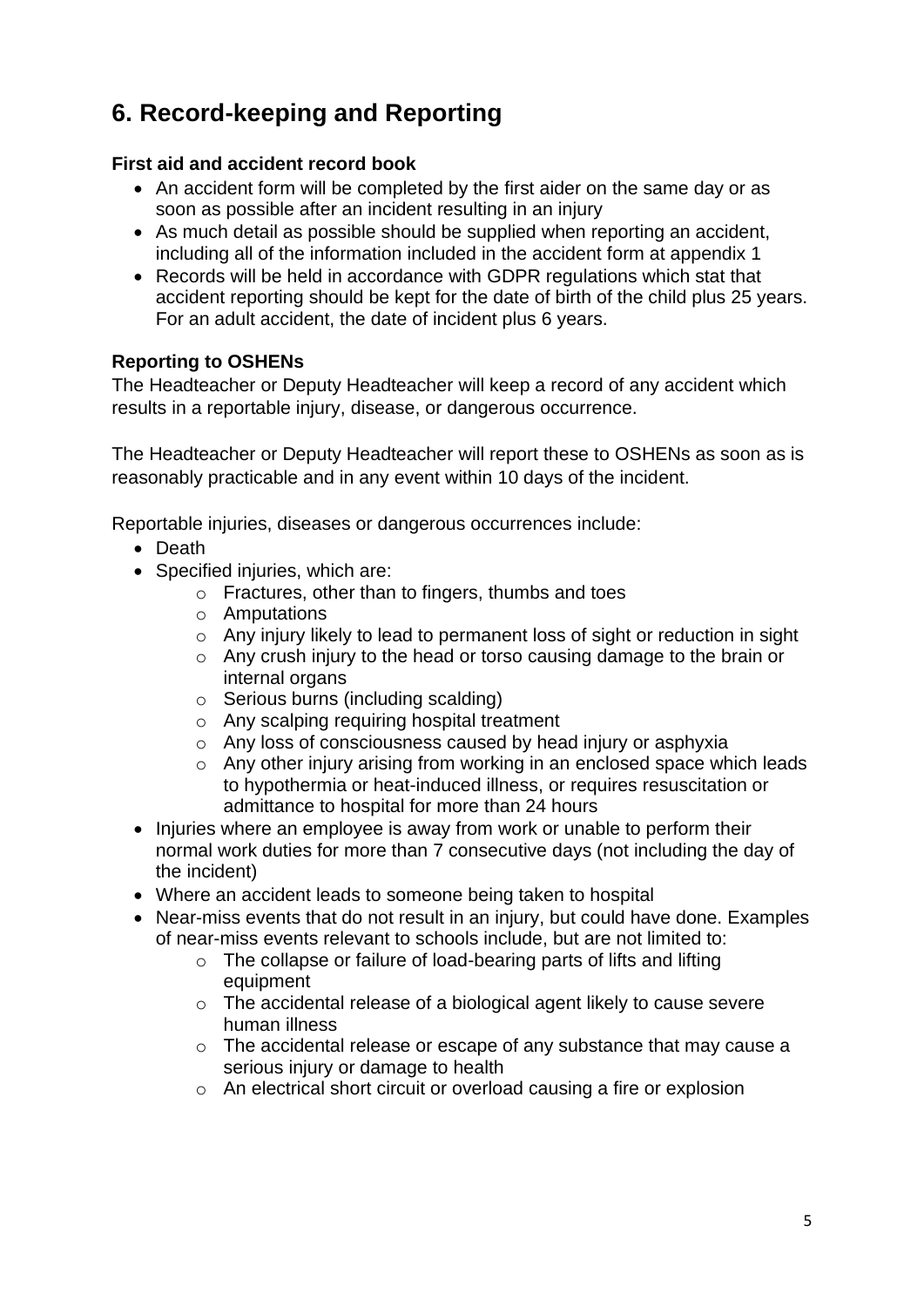#### **Notifying parents**

Parents will be informed of any accident or injury sustained by a pupil, and any first aid treatment given, on the same day, or as soon as reasonably practicable. A bright green paper wrist band will be issued with a brief outline of what first aid has been administered.

When a child bumps their head we always notify parents and carers, as soon as reasonably practicable.

Members of staff and midday supervisors who have dealt with head bump injuries during play times or lunch times will make sure that the child's class teacher and office staff are aware, so that the child can be closely monitored during the rest of the school day.

Parents will also be informed if their child suffers any other serious injury.

### **7. Training**

All first aiders must have completed a training course and must hold a valid certificate of competence to show this. The school will keep a register of all trained first aiders, what training they have received and when this is valid until (see appendix 2).

- Staff are encouraged to renew their first aid training when it is no longer valid.
- At all times, at least 1 staff member will have a current paediatric first aid (PFA) certificate which meets the requirements set out in the Early Years Foundation Stage statutory framework and is updated at least every 3 years.

### **8. Links with Other Policies**

This first aid policy is linked to the

- Health and safety policy
- Medical Needs Policy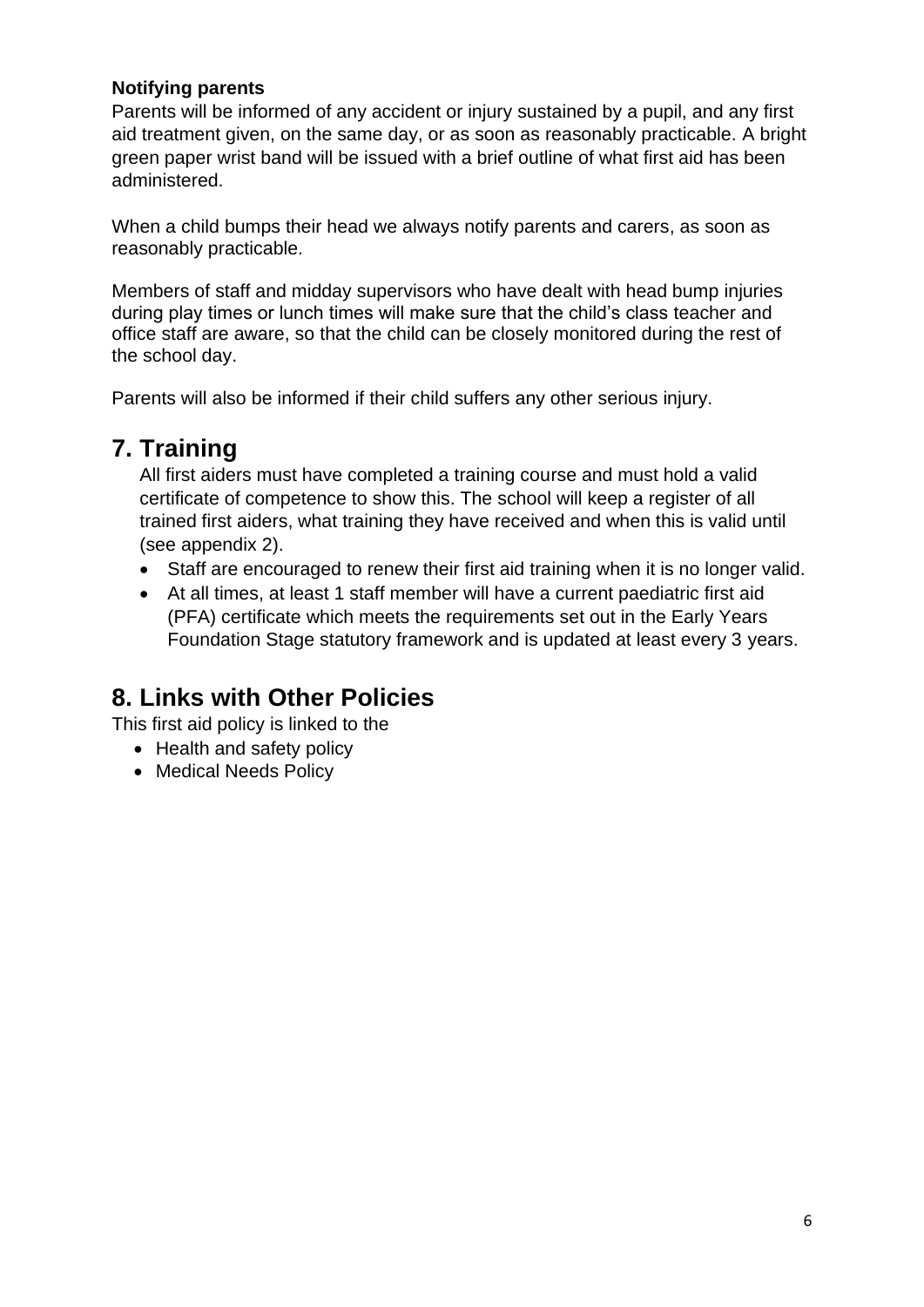# **Appendix 1**

# **Accident Report Form**

| <b>Child's Name:</b>                        |                                             | Class:              |  |                              |           |  |
|---------------------------------------------|---------------------------------------------|---------------------|--|------------------------------|-----------|--|
| Date and time of<br>incident:               |                                             |                     |  | <b>Location of incident:</b> |           |  |
| <b>Description of Incident &amp; Injury</b> |                                             | <b>Action Taken</b> |  |                              |           |  |
|                                             |                                             |                     |  |                              |           |  |
|                                             |                                             |                     |  |                              |           |  |
| <b>Parent Contacted?</b>                    | (Must be contacted following a head injury) | <b>Yes</b>          |  |                              | <b>No</b> |  |
| <b>Attending Adult Name:</b>                |                                             |                     |  | Signature:                   |           |  |